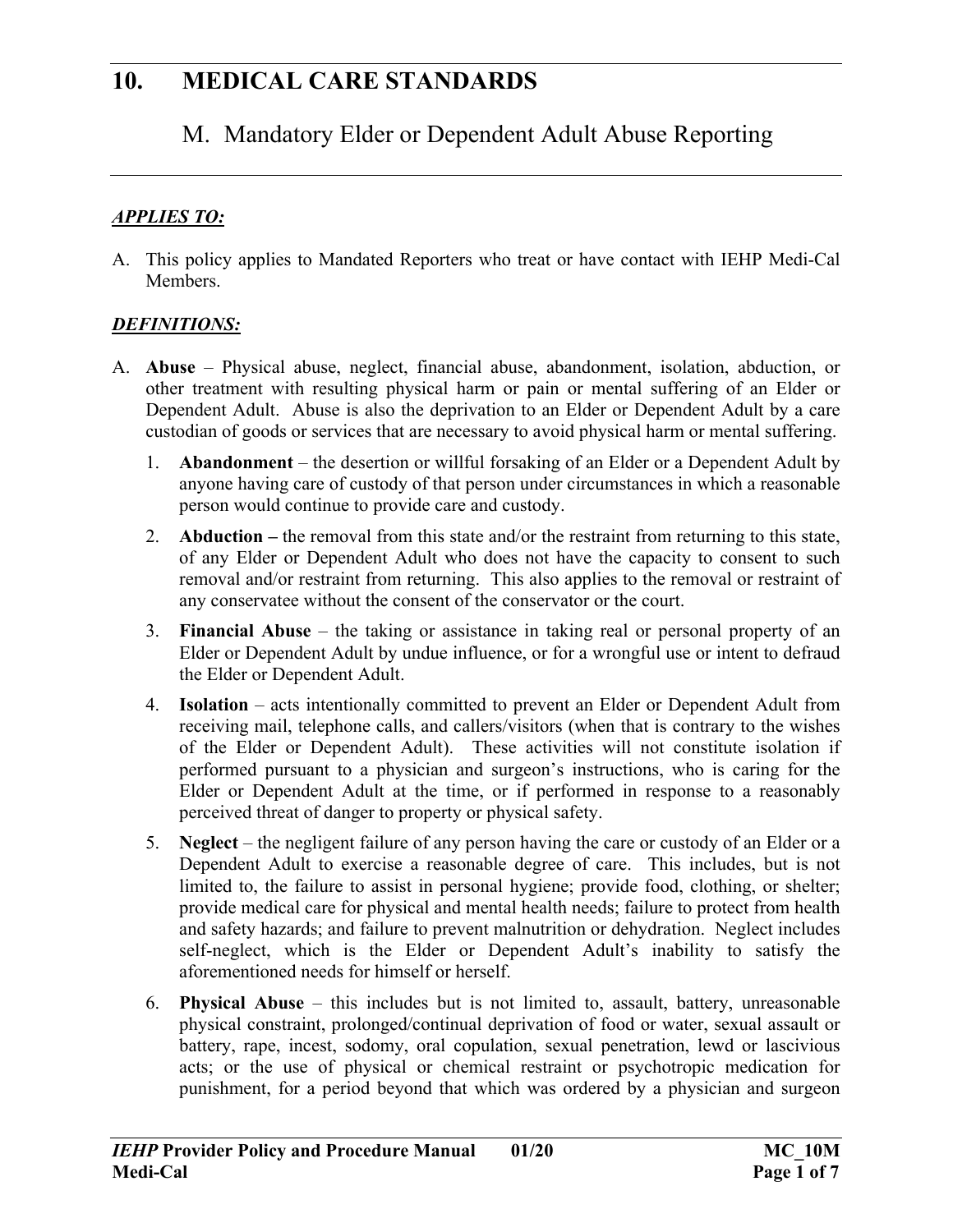### M. Mandatory Elder or Dependent Adult Abuse Reporting

providing care, or for any purpose not authorized by the physician and surgeon.

- B. **Dependent Adult** any person between the ages of 18 and 64 years who resides in this state and who has physical or mental limitations that restrict his or her ability to carry out normal activities or to protect his or her rights.
- C. **Elder**  any person residing in this state, 65 years or older.
- D. **Mandated Reporter** an individual who is required by law to report identified or suspected Elder/Dependent Adult abuse. Such individuals include any person who has assumed full or intermittent responsibility for care or custody of an Elder or Dependent Adult, whether or not he or she receives compensation, including administrators, supervisors, and any licensed staff of a public or private facility that provides care or services for Elder or Dependent Adults, or any Elder or Dependent Adult care custodian, health Provider, clergy Member, or employee of a county adult protective services agency or a local law enforcement agency.
- E. **Ombudsman** the State Long-Term Care Ombudsman, local ombudsman coordinators, and other persons currently certified as ombudsmen by the Department of Aging.
- F. **Serious Bodily Injury**  an injury involving extreme physical pain, substantial risk of death, or protracted loss or impairment of function of a bodily member, organ, or of mental faculty, or requiring medical intervention, including, but not limited to, hospitalization, surgery, or physical rehabilitation.

#### *POLICY:*

- A. Any Mandated Reporter who, in his or her professional capacity, or within the scope of his/her employment, has observed or has knowledge of an incident that reasonably appears to be Abuse, is required by law to directly inform appropriate county agencies by telephone immediately or as soon as practicably possible. An additional written report shall also be submitted to the appropriate agency(ies) within two  $(2)$  working days.<sup>1</sup>
- B. Mandated Reporters include, but are not limited to: PCPs, Specialists, nurses, and IEHP professional staff (i.e. Providers, care managers, and UM personnel), who treat and/or provide assistance in the delivery of health care services to IEHP Members.
- C. **Exceptions**: Physicians and Surgeons, Registered Nurses, and Psychotherapists (as defined in Section 1010 of the Evidence Code) are NOT required to report incidents of Elder/Dependent Adult Abuse when **all** of the following exist:<sup>2</sup>
	- 1. The Mandated Reporter has been informed by an Elder/Dependent Adult that he or she has experienced Abuse; and
	- 2. The Mandated Reporter is not aware of any independent evidence that corroborates the statement that the Abuse has occurred; and

<sup>&</sup>lt;sup>1</sup> Welfare & Institutions Code § 15630.

<sup>2</sup> Welfare & Institutions Code § 15630.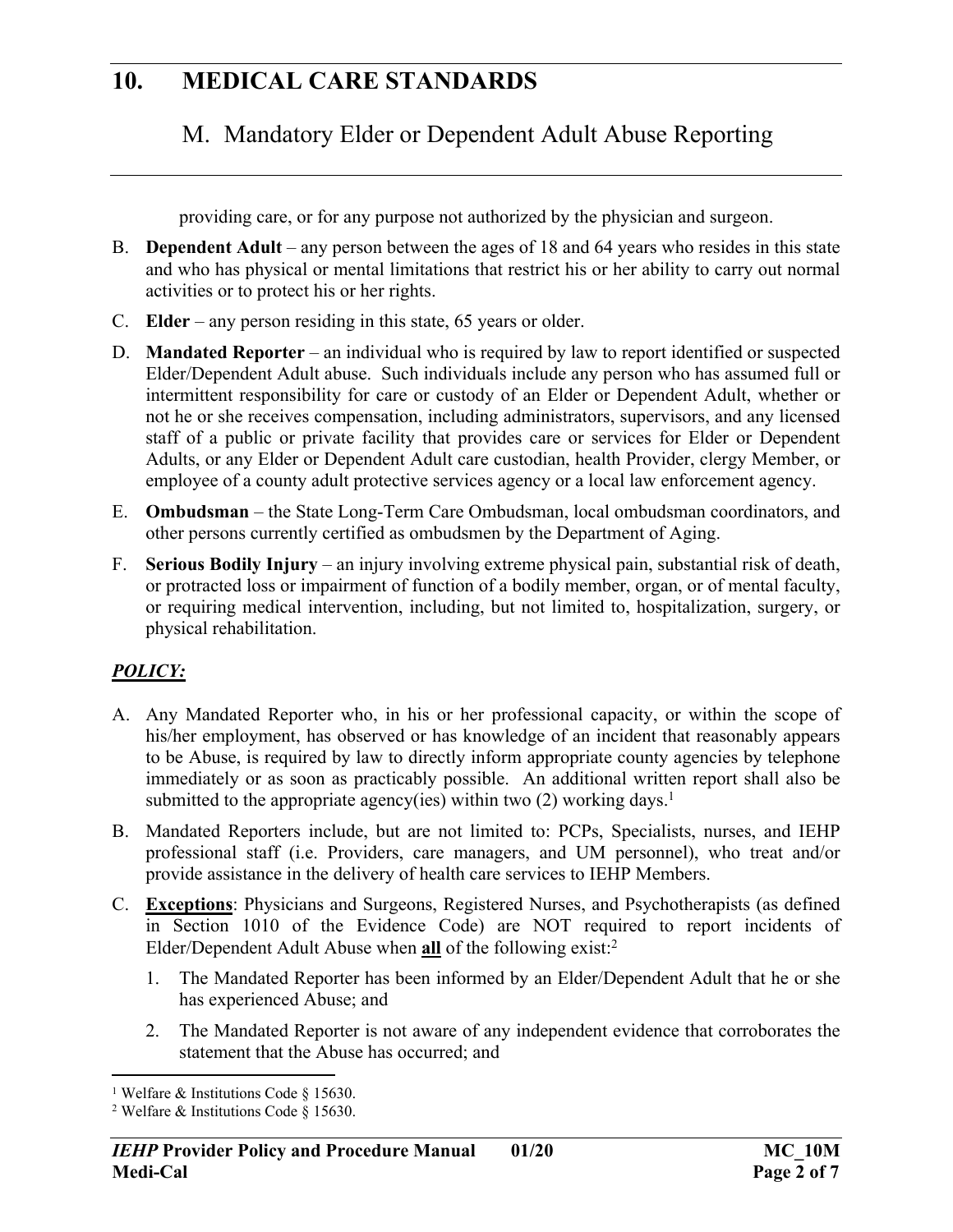# M. Mandatory Elder or Dependent Adult Abuse Reporting

- 3. The Elder/Dependent Adult had been diagnosed with a mental illness or dementia; and
- 4. In the exercise of clinical judgment, the physician and surgeon, the registered nurse, or the psychotherapist reasonably believes that the Abuse did not occur.

### *PROCEDURES:*

#### **Identification of Suspected Abuse**

- A. Health Care Providers and caregivers must be alert for signs of possible Elder/Dependent Adult Abuse including, but not limited to, the following signs and symptoms:
	- 1. Evidence of malnutrition, starvation, dehydration;
	- 2. Chronic Neglect;
	- 3. Sexual assault;
	- 4. Evidence of financial misappropriation or theft from an Elder/Dependent Adult;
	- 5. Conflicting or inconsistent accounts of incidents and injuries;
	- 6. Depression, not responding to appropriate therapy, or characterized by suicidal thoughts;
	- 7. Blunt force trauma that is not consistent with a fall;
	- 8. Infection due to lack of medical treatment;
	- 9. A series of accidents, bruises, or fractures over time;
	- 10. Unexplained illness or injury;
	- 11. On office visit, the presence of physical findings of trauma inconsistent with a Member's stated history, or inconsistent with the caregiver's history. Examples include a stated mechanism of injury not consistent with an Elder/Dependent Adult's functional capabilities; and/or
	- 12. On office visit, the presence of behavioral or emotional clues pointing toward possible Abuse. These may include excessive hostility between a Member and his/her caregiver; excessively avoidant, sullen, fearful, submissive, or anxious behaviors on the part of the Member.
- B. In addition, Mandated Reporters have a variety of further information sources for the identification of Elder/Dependent Adult Abuse cases, including the following (when access to such information is available to the Mandated Reporter, and not otherwise prohibited by state or federal law):
	- 1. Request by an Emergency Room for authorization to treat an illness or injury of suspicious or questionable nature;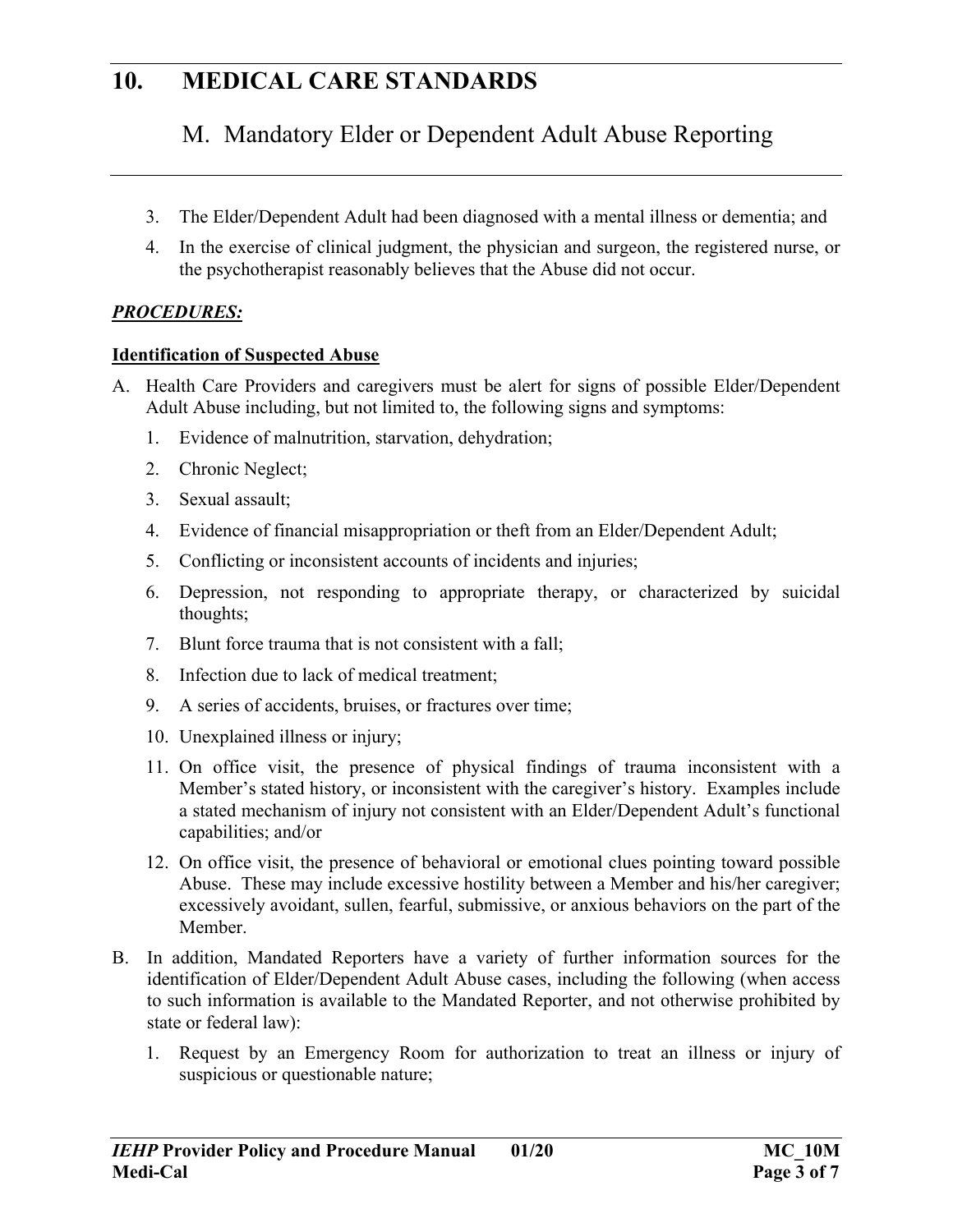# M. Mandatory Elder or Dependent Adult Abuse Reporting

- 2. Request by an Urgent Care Center for authorization to treat an illness or injury of suspicious or questionable nature;
- 3. Hospitalization of a Member for suspicious trauma, illness, or injury;
- 4. Office visits with Primary Care Physicians (PCPs), and other health care Providers that reveal unusual physical or emotional findings;
- 5. Abuse cases identified during the UM or CM process;
- 6. Requests for assistance received by Member Services from victims of Abuse; and/or
- 7. Calls to the twenty-four (24) Hour Nurse Advice Line from potential victims of Abuse.
- C. Any obligation to investigate the particulars of any case rests with Adult Protective Services. This allows Mandated Reporters to act based only upon clinical suspicion, without being constrained by the need to investigate or to cast judgment.

#### **Reporting of Suspected Abuse**

#### A. **Suspected or Alleged Physical Abuse in a Long Term Care Facility**

- 1. **Please note**: this section relates to reporting suspected physical abuse which occurred in a long-term care facility but **not** a state mental health hospital or a state development center.
- 2. If the suspected physical abuse results in serious bodily injury:
	- a. A telephone report shall be made to the local law enforcement agency, within two (2) hours of the Mandated Reporter identifying/suspecting the Physical Abuse; and
	- b. A written report shall be made to the local Ombudsman, the corresponding licensing agency, and the local law enforcement agency within two (2) hours of the Mandated Reporter identifying/suspecting the Physical Abuse.
- 3. If the suspected Physical Abuse does **not** result in Serious Bodily Injury:
	- a. A telephone report shall be made to the local law enforcement agency within twenty-four (24) hours of the Mandated Reporter identifying/suspecting the Physical Abuse; and
	- b. A written report shall be made to the local Ombudsman, the corresponding licensing agency, and the local law enforcement agency within twenty-four (24) hours of the Mandated Reporter identifying/suspecting the Physical Abuse.
- 4. If the suspected Physical Abuse is allegedly caused by a resident of the long term care facility who is diagnosed with dementia, and there is no Serious Bodily Injury, the Mandated Reporter shall report to the local Ombudsman or law enforcement agency by telephone, immediately or as soon as practicably possible, and by written report, within twenty-four (24) hours.
- B. **Suspected or Alleged Abuse (Other Than Physical Abuse) in a Long Term Care**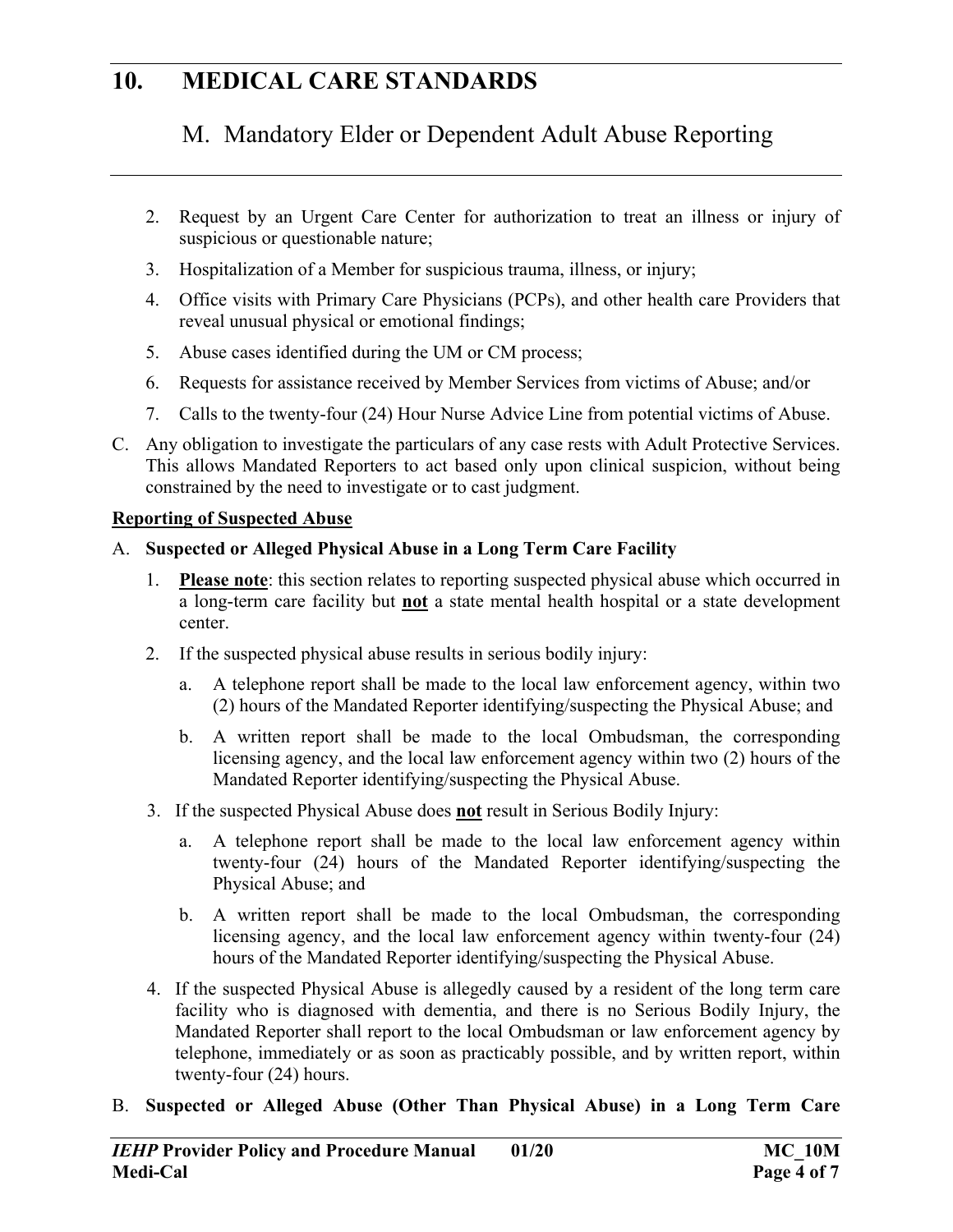### M. Mandatory Elder or Dependent Adult Abuse Reporting

#### **Facility**

- 1. **Please note**: this section relates to reporting suspected Abuse (other than Physical Abuse) which occurred in a long-term care facility but **not** a state mental health hospital or a state development center.
- 2. If the suspected or alleged Abuse is other than Physical Abuse, a telephone report and a written report shall be made to the local Ombudsman or the local law enforcement agency immediately or as soon as practicably possible. The written report shall be submitted within two (2) working days.

#### C. **Suspected or Alleged Abuse in a State Mental Hospital or a State Development Center**

- 1. If the suspected or alleged Abuse resulted in any of the following incidents, a report shall be made immediately, no later than two (2) hours, by the Mandated Reporter identifying/suspecting Abuse to designated investigators of the State Department of State Hospitals or the State Department of Developmental Services, and the local law enforcement agency:
	- a. A death.
	- b. A sexual assault, as defined in WIC § 15610.63.
	- c. An assault with a deadly weapon<sup>3</sup> by a nonresident of the state mental hospital or state development center.
	- d. An assault with force likely to produce great bodily injury.<sup>4</sup>
	- e. An injury to the genitals when the cause of the injury is undetermined.
	- f. A broken bone when the cause of the break is undetermined.
- 2. All other reports of suspected or alleged Abuse shall also be made within two (2) hours of the Mandated Reporter identifying/suspecting Abuse, to designated investigators of the State Department of State Hospitals or the State Department of Developmental Services, or to the local law enforcement agency.
- 3. Reports can be made by telephone or through a confidential Internet reporting tool; if reported by telephone, a written report shall be sent, or an Internet report, within two (2) working days.

#### D. **Abuse Outside of a Long Term Care Facility, State Mental Hospital, or a State Development Center**

1. If the Abuse has occurred in any place other than a long-term care facility, a state mental hospital, or state development center, the report shall be made to the adult protective services agency or the local law enforcement agency.

<sup>&</sup>lt;sup>3</sup> Penal Code § 245.

<sup>4</sup> Penal Code § 245.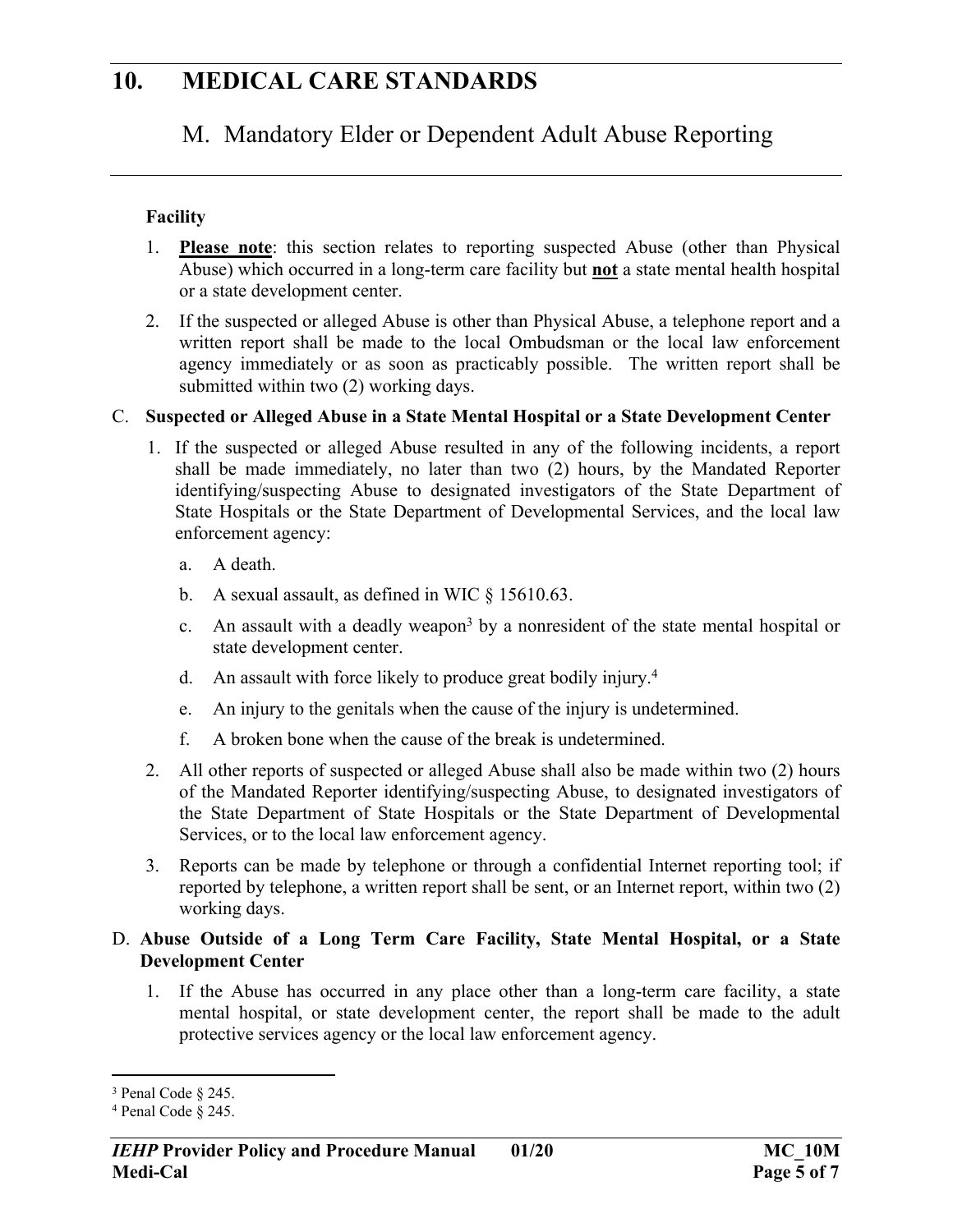# M. Mandatory Elder or Dependent Adult Abuse Reporting

2. Reports can be made by telephone or through a confidential Internet reporting tool; if reported by telephone, a written report shall be sent, or an Internet report, within two (2) working days.

#### E. **Suspected Abuse when a patient transfers to a receiving hospital**

1. If the Admitting Physician or other persons affiliated with a hospital receives a patient, transferred from another health care facility or community health facility, who exhibits a physical injury or condition that appears to be due to the result of abuse or neglect, they must submit a telephonic and written report within thirty-six (36) hours to both the police and the local county health department. (See Penal Code § 11161.8)

#### F. **Information to include in Abuse Reports**

- 1. The report shall include the following, if known:
	- a. Name, title, and daytime number of reporting party, agency name and address, and date of report.
	- b. Name, address, age and present location of the Elder/Dependent Adult.
	- c. Any information that led the reporting party to suspect that Abuse has occurred.
	- d. Nature and extent of the Elder/Dependent Adult's condition.
	- e. The date and time of incident.
	- f. Names and addresses of family members or any other person responsible for the Elder/Dependent Adult's care.
	- g. Any other information requested by the adult protective agency.

| Riverside                        | San Bernardino                         |
|----------------------------------|----------------------------------------|
| Dependent Adult and Elder Abuse: | Dependent Adult and Elder Abuse:       |
| <b>Adult Services Division</b>   | Department of Aging and Adult Services |
| $(800)$ 491-7123 (24 hours)      | $(877)$ 565-2020 (24 hours)            |
|                                  |                                        |

#### **Other Related Responsibilities**

- A. IEHP and its Delegated IPAs are responsible for educating their contracted PCPs and Specialists of the procedures for reporting Abuse cases.
- B. IEHP and its Delegated IPAs are responsible for case managing Abuse cases and verifying that reporting has occurred.
- C. IEHP and its Delegated IPAs are responsible for documenting Abuse cases on the monthly Case Management Log (See Attachment, "Monthly Care Management Log" in Section 25).

#### **Penalties for Noncompliance**